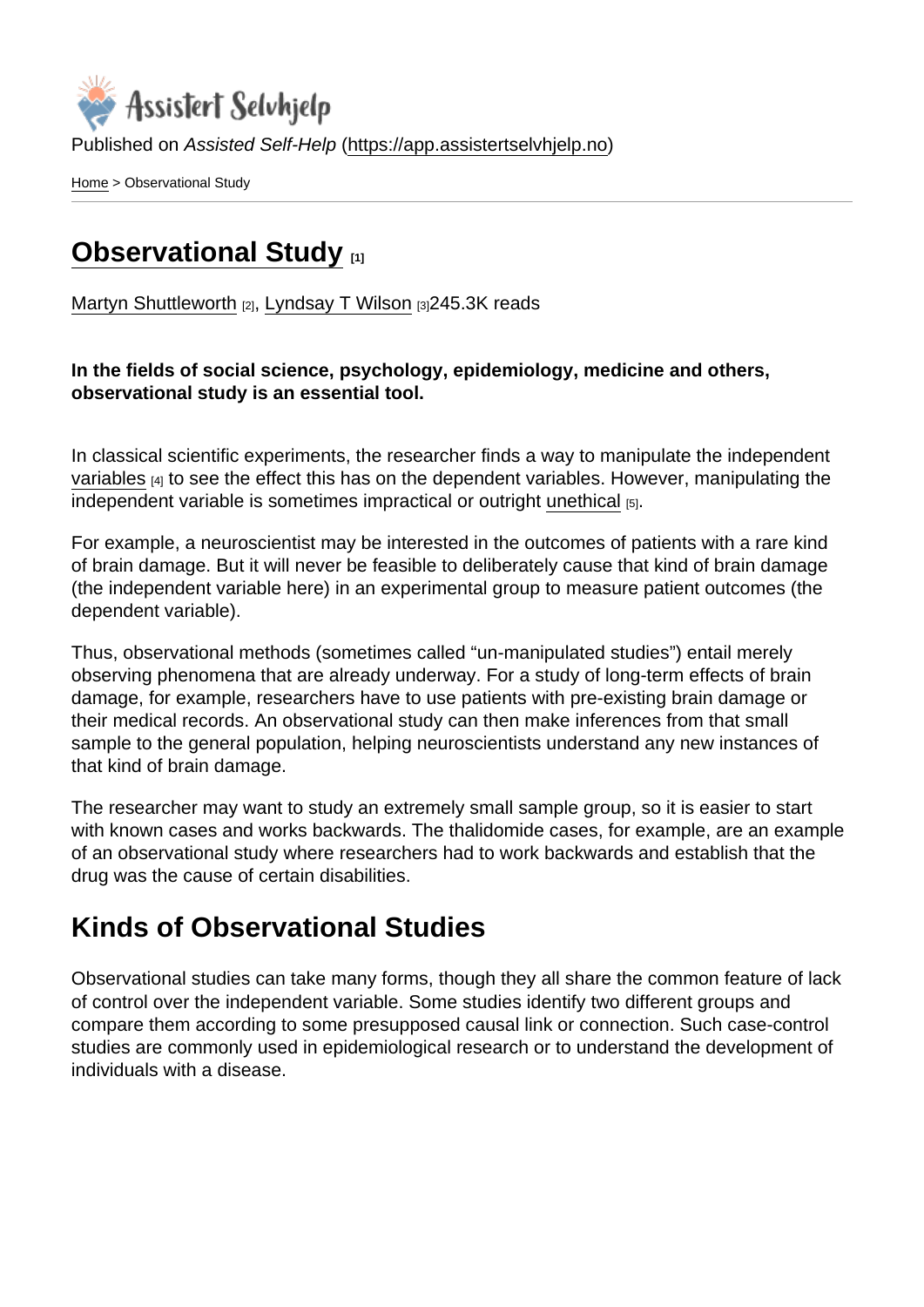Longitudinal studies are when researchers make repeat observations of the same sample over time – sometimes even over decades. Cross-sectional studies, on the other hand, involve just one observation from a sample at one time. Epidemiological studies and ecological studies use observational research but on a larger group scale.

## Disadvantages and Advantages of Using Observational Research

Imagine you wanted to test a new cancer drug. Ideally, you would have a group of cancer patients who you could divide into an experimental and control group. Then you could give the drug to the experimental group and compare their outcomes with the control group who didn't get the drug. This would yield useful information, but would be entirely unethical. It would be very unfair to deny patients a potential cure!

You might then decide to merely compare the new drug's effect with observations you've made on another group who deliberately choose not to medicate their cancer, as a control group. But one of the main problems with observational studies is that the experimenter has no control over the composition of the [control groups](https://explorable.com/scientific-control-group)  $[6]$ , and cannot randomize the allocation of subjects. If he observes a group who embark on alternative therapies to treat their cancer, he has no way of determining whether other factors were involved in the results he sees with them. Could this group have other genetic, environmental or social factors that account for their difference compared to the group that took the new drug?

This can create [bias](https://explorable.com/research-bias) [7], and can also mask [cause and effect relationships](https://explorable.com/cause-and-effect) [8] or, alternatively, suggest [correlations](https://explorable.com/statistical-correlation)  $[9]$  where there are none [\(error in research](https://explorable.com/type-I-error)  $[10]$ ). Randomization is assumed to even out external causal effects, but this is impossible in an [observational study](http://en.wikipedia.org/wiki/Observational_study) [11] .

Another problem with observational studies is the difficulty in isolating what the [independent](https://explorable.com/independent-variable)  [variable](https://explorable.com/independent-variable) [12] actually is, making it tricky to identify cause and effect relationships. Lack of clarity and control around variables can lead to misunderstandings where the media might laud the next wonder food, sensationalize a political debate or subscribe to [pseudo-science](https://explorable.com/pseudoscience) [13].

Despite the limitations, an observational study is sometimes the most appropriate approach. Taking a step back allows a useful insight into a "real world" phenomenon, and eliminates all the problems associated with researcher manipulation or bias.

Sometimes, researchers simply don't have the legal or bureaucratic power to control the independent variable, and so observational studies allow them to investigate phenomena that they otherwise could not. Lastly, observational study sidesteps the many possible [ethical](https://explorable.com/ethics-in-research) [5] and practical difficulties of setting up a large and cumbersome medical research project.

Source URL: https://app.assistertselvhjelp.no/en/observational-study

Links

- [4] https://explorable.com/research-variables
- [5] https://explorable.com/ethics-in-research

<sup>[1]</sup> https://app.assistertselvhjelp.no/en/observational-study

<sup>[2]</sup> https://app.assistertselvhjelp.no/en/users/martyn

<sup>[3]</sup> https://app.assistertselvhjelp.no/en/users/Lyndsay%20T%20Wilson